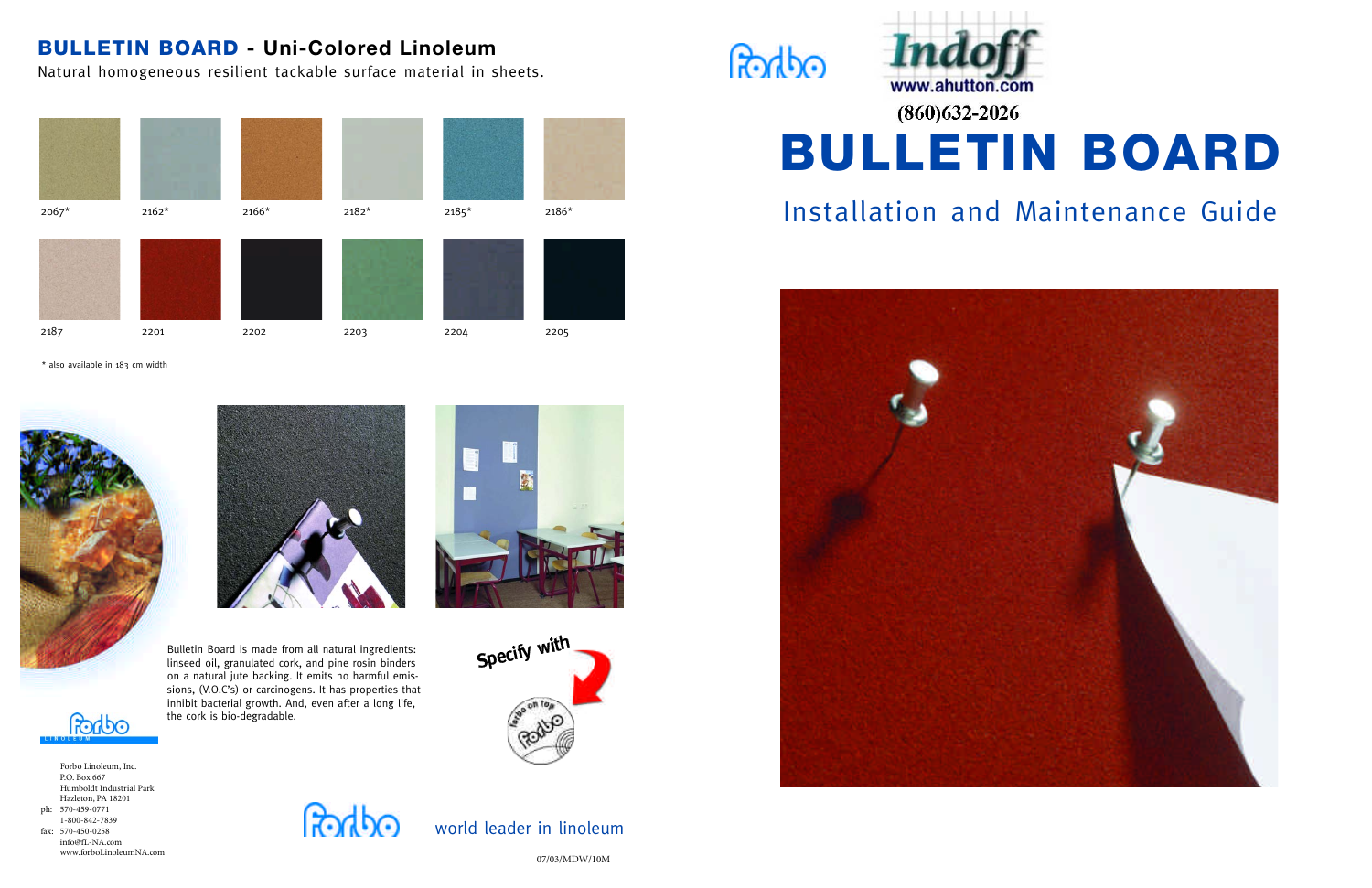The Bulletin Board Installation and Maintenance Guide has been developed and printed by Forbo Linoleum

Forbo Linoleum cannot be held liable for any damage caused by following or alleged following of the instructions given in the Bulletin Board Installation and Maintenance Guide nor can any rights be derived from the information contained therein.

© Forbo Linoleum / 2003

# **TABLE OF CONTENTS**

|    |                                                                                                                      | Page |
|----|----------------------------------------------------------------------------------------------------------------------|------|
| 1. |                                                                                                                      |      |
|    | 1.1                                                                                                                  |      |
|    | 1.2                                                                                                                  |      |
|    | 1.3                                                                                                                  |      |
| 2. |                                                                                                                      |      |
|    | 2.1                                                                                                                  |      |
|    | 2.2                                                                                                                  |      |
|    | 2.3                                                                                                                  |      |
|    | Moveable Partitions (all contains) and the control of the Moveable Partitions (all control of the Movement of<br>2.4 |      |
|    | 2.5                                                                                                                  |      |
|    | 2.6                                                                                                                  |      |
|    | 2.7<br>2.8                                                                                                           |      |
|    | 2.9                                                                                                                  |      |
|    |                                                                                                                      |      |
| 3. |                                                                                                                      |      |
|    | 3.1                                                                                                                  |      |
|    | 3.2                                                                                                                  |      |
|    | 3.3                                                                                                                  |      |
|    |                                                                                                                      |      |
| 4. |                                                                                                                      |      |
|    | 4.1                                                                                                                  |      |
|    | 4.2                                                                                                                  |      |
|    | 4.3                                                                                                                  |      |
|    | 4.4                                                                                                                  |      |
| 5. |                                                                                                                      |      |
|    | 5.1                                                                                                                  |      |
|    | 5.2                                                                                                                  |      |

|    | 1.1<br>1.2<br>1.3                                           |  |
|----|-------------------------------------------------------------|--|
| 2. | 2.1<br>2.2<br>2.3<br>2.4<br>2.5<br>2.6<br>2.7<br>2.8<br>2.9 |  |
| 3. | 3.1<br>3.2<br>3.3                                           |  |
| 4. | 4.1<br>4.2<br>4.3<br>4.4                                    |  |
| 5. | 5.1<br>5.2                                                  |  |

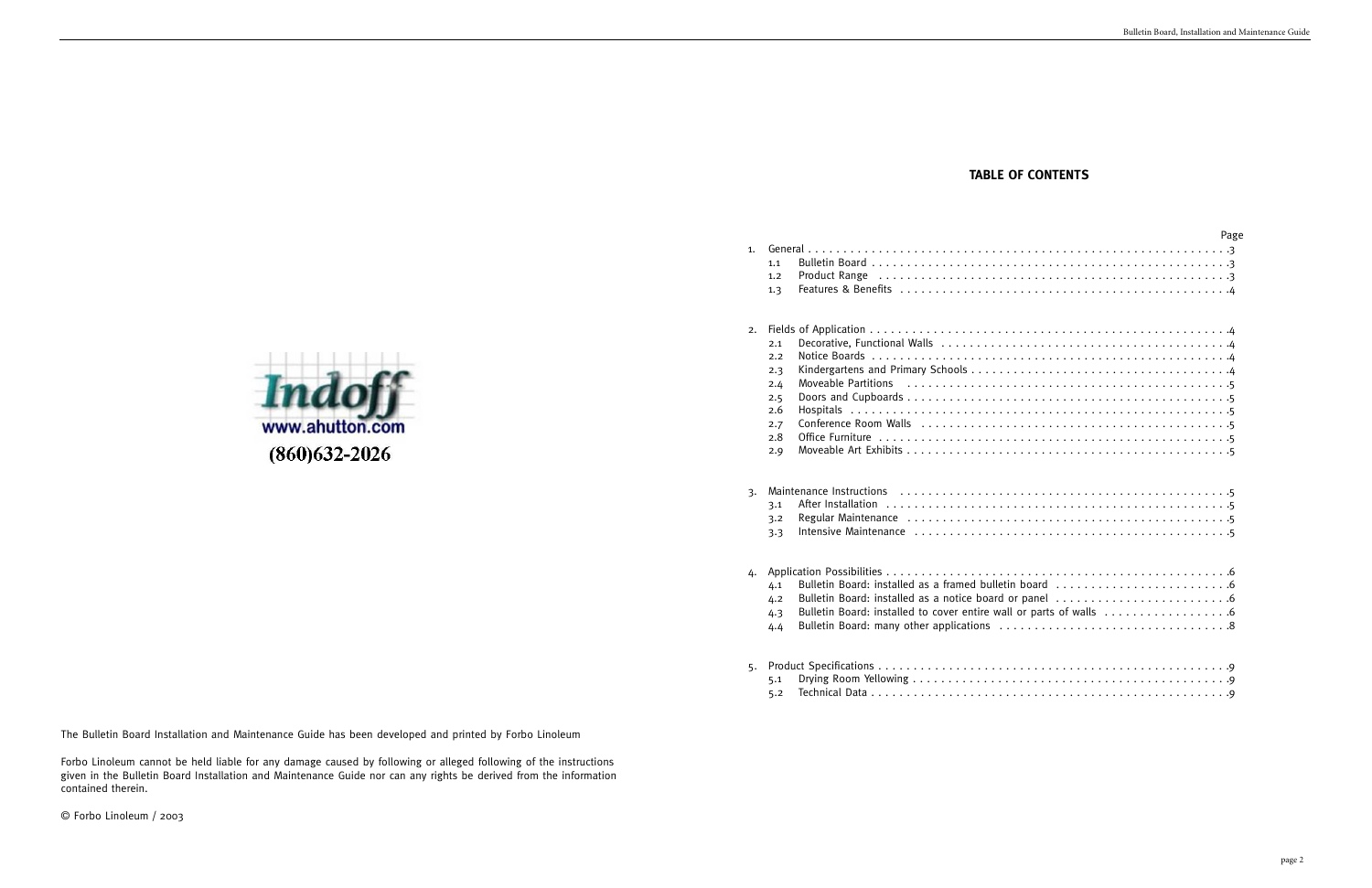# **1. GENERAL**

# **1.1 Bulletin Board**

Bulletin Board is a product for specific applications as a decorative and functional material on walls, notice boards and office furniture systems.

Bulletin Board is a uni-colored linoleum, which contains a large quantity of ground cork. The raw materials that are used are of natural origin:

- oxidized linseed oil
- rosin binders
- ground cork
- mineral fillers (limestone/pigments).

Bulletin Board is calendered onto a jute backing, which ensures dimensional stability. The calendering gives it a smooth finish to ensure ease of maintenance.

Bulletin Board's high cork flour content makes it durable, but also resilient. The high cork flour content also makes thumbtacks & pin punctures disappear over time.

# **1.2 Product Range**

# Standard:

|                      |                                                                | approx. 28 lin. m. |
|----------------------|----------------------------------------------------------------|--------------------|
|                      |                                                                |                    |
|                      |                                                                | approx. 6.0 mm     |
| Number of colors: 12 | approx. 90 lin. ft.<br>approx. 48 inches<br>approx. $1/4$ inch | approx. 122 cm     |

NOTE: Some colors are available in 72 inch (183 cm) width.

| Gauge | $1/4$ " (6.0mm) |             |  |
|-------|-----------------|-------------|--|
| Width | 48" (122cm)     | 72" (183cm) |  |
| 2067  |                 |             |  |
| 2162  |                 |             |  |
| 2166  |                 |             |  |
| 2182  |                 |             |  |
| 2185  |                 |             |  |
| 2186  |                 |             |  |
| 2187  |                 |             |  |
| 2201  |                 |             |  |
| 2202  |                 |             |  |
| 2203  |                 |             |  |
| 2204  |                 |             |  |
| 2205  |                 |             |  |



#### **1.3 Features and Benefits**

- In many rooms it is very useful to have facilities for posting temporary or permanent information. Examples of this are:
- presentations
- announcements (schools, offices)
- wall decorations (posters)
- display of school work in kindergartens and schools
- business meetings ("war rooms")

- **Flexibility** Bulletin Board has a flexible surface so that push pins can be easily pushed in and are

- **Color Range** The colors in the Bulletin Board collection are eminently suitable for combinations with other materials such as wood, stone or aluminum. They also are in harmony with the colors of Walton, Artoleum, Marmoleum Real and Fresco. - **Durability** With ground cork and oxidized linseed oil as ingredients, Bulletin Board will retain its resilience and flexibility for a long time. - **Maintenance** Bulletin Board is easy to clean with a damp cloth or, if necessary, with a soft brush using a neutral detergent; rinse with clean water.
	- gripped firmly.
- **Self-healing** Because of Bulletin Board's flexibility, push pin punctures will almost entirely disappear over time.
- **Reflection** Bulletin Board comes in matte colors so that annoying light reflection caused by sun or artificial light is reduced.
- **Jute Carrier** Because of its jute backing, Bulletin Board is dimensionally stable. It will not warp.
- **Environment** Bulletin Board is composed almost exclusively of natural raw materials.
- **Installation** Bulletin Board is easy to work with, both in manual and industrial applications.
	- that inhibit the growth of certain micro-organisms.

- **Hygiene** Bulletin Board is easy to clean (see Maintenance section) and has bactericidal properties

# **2. FIELDS OF APPLICATION**

#### **2.1 Decorative, Functional Walls**

contrasting colors, will harmonize with most interior finishes.

adhesive-tape marks on their removal. A few application possibilities are:

- 
- Bulletin Board will hold push pins and thumb tacks firmly, thus making it an exceptionally functional wall covering. The modern range of colors of Bulletin Board means that Bulletin Board, either in matching or in
- Bulletin Board makes walls the ideal place for hanging up notices and messages, without leaving ugly
	- In many countries Bulletin Board is known as the perfect, high-quality material for notice boards. Bulletin Board's high quality, good durability and self-healing properties make it one of the best notice
	- Bulletin Board on walls in classrooms lets school children pin up and remove their drawings, coloring

#### **2.2 Notice Boards**

board materials, and as such it finds worldwide application.

**2.3 Kindergartens and Primary Schools**

pictures, cut-outs and paste-ups.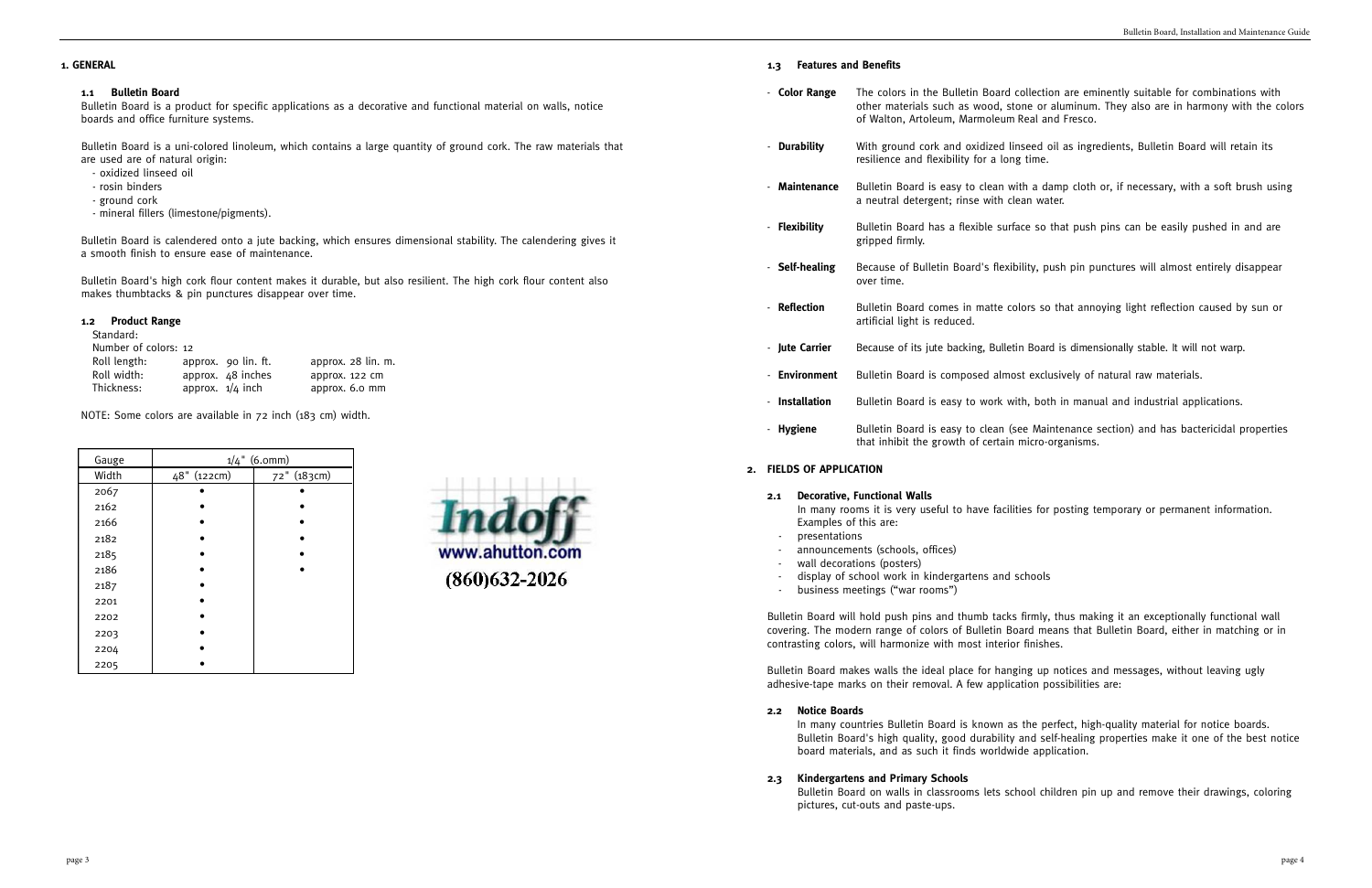#### **2.4 Moveable Partitions**

In many offices and hotels, partitions are used to divide meeting and conference rooms. With Bulletin Board on one or more of these panels, large drawings and flip-over sheets can be easily pinned up and removed without damaging the surface.

#### **2.5 Doors and Cupboards**

In open-plan offices, cupboards often serve to separate work space. Covered with Bulletin Board, the fronts as well as the backs of these cupboards can be used as notice boards or turned into decorative elements.

- greetings cards can be easily pinned there to brighten the wall, which stays neat and clean (no adhesive tape residue);
- the walls are well protected by the high impact resistant Bulletin Board against possible damage caused by moving hospital beds. This saves the recurring cost of repair or replastering.

#### **2.6 Hospitals**

Bulletin Board is often installed behind hospital beds, serving two purposes:

#### **2.7 Conference Room Walls**

Bulletin Board can be installed covering an entire wall or just sections of a wall, making it great for pinning up drawings, photos, or presentation ideas during business meetings. Note: Bulletin Board can be painted or screen printed if so desired.

#### **2.8 Office Furniture**

A panel in your work station for pinning up photos or personal memos.

Apply Johnson Wax Professional LinoSafe Stripper diluted 1:6 to the entire surface using a Green pad or soft brush. Rinse the surface with cool clean water and allow to dry thoroughly. When dry, apply one coat of Johnson Wax Professional LinoBase sealer and allow to dry completely (approx. 30 minutes). For further technical information about Johnson Wax Professional products and their proper use, contact your Johnson Wax Professional representative at 1-800-558-2332.



#### **2.9 Moveable Art Exhibits**

Fine art is often displayed in malls or in banks, etc. on freestanding panels. Bulletin Board is the perfect functional surface for these panels.

### **3. MAINTENANCE INSTRUCTIONS FOR BULLETIN BOARD**

"Not only functional, but hygienic as well!" Bulletin Board is supplied with a factory finish and is easy to clean.

#### **3.1 After Installation**

Bulletin Board is ready for immediate use. Any adhesive residue should be removed as quickly as possible with a clean, damp cloth. Dried adhesive residue should be removed with a clean cloth and white mineral spirits. Always clean off mineral spirits residue with a damp clean cloth.

#### **3.2 Regular Maintenance**

Regular dusting or, if necessary, wiping with a damp cloth guarantees a long useful Bulletin Board life.

Note: Bulletin Board does not normally need a special maintenance product.

#### **3.3 Intensive Maintenance**

### **4. APPLICATION POSSIBILITIES**

Bulletin Board can be applied in many different ways, for example:

**4.1 Installed as a framed bulletin board**

# **4.2 Installed as a notice board or a panel for furniture workstations/partitions CUTTING SHEETS**

Unroll Bulletin Board and cut with the length adding two to three inches of overlap, preferably 24 hours prior to installation. Lay sheets flat and allow them to acclimate at a minimum temperature of 68°F (20°C). It is best to store the sheets in the room they are to be installed in. Back roll sheets once in reverse direction to release roll stretch and end curl. Bulletin Board shrinks lengthwise (1% at maximum) and expands slightly widthwise. If proper installation procedures are followed, the shrinkage will be compensated and will not be visible. **CHOICE** 

# **OF ADHESIVE Forbo L910 Adhesive (US)/ Forbo 414 Adhesive (Canada)**

Apply Forbo L910 Adhesive (US)/Forbo 414 Adhesive (Canada), an SBR solvent free adhesive with a 1/8″ x  $1/8''$  x  $1/16''$  V notched trowel. When using a press, a quality polyvinylacetate dispersion adhesive may be used in a double-stick method.

#### **ADHERING AND PRESSING**

Adhere the Bulletin Board onto the surface of a backing board and press in firmly with a hand roller, or with a press. Using a press enables a number of Bulletin Board covered sheets to be pressed simultaneously. **SAWING/**

#### **MILLING TO SIZE**

Test the Bulletin Board for proper adhesion then saw or mill to size. Note: Always use sharp tools for best results.

#### **FINISHING OFF EDGES**

The edges can be finished by:

- fitting a frame around the edge,
- beveling the edges,
- milling to desired edge,
- cutting the edges straight

#### **BACKING/COUNTERBALANCING**

Standard recommendation: for proper counterbalancing, the back of the board should also be covered with the same material as that pasted on the front, in the same direction, with the same type of adhesive and, if possible, at the same time. Depending on the thickness, symmetrical construction and rigidity of the surface (MDF, plywood, etc.) other materials can also be used, such as foil, laminates, impregnated paper or marine lacquer sprays. We recommend conducting a test installation if you have not worked with the materials before.

# **4.3 Installing Bulletin Board to cover entire walls/parts of walls.**

#### **WALL CONDITIONS**

**Clean**

#### **Smooth Permanently Dry**

Bulletin Board can be stuck directly onto walls which are compression and deformation resistant, permanently dry, smooth and clean. Repair damages and fill crevices in non-smooth walls and sand the surface; remove any existing wallcovering and sand off any existing adhesive residue. Be sure walls to be covered are clean and free of dust. This is to ensure proper bonding with the adhesive. It is always best to conduct an adhesive bond test prior to installation. Cinder block and other irregular surfaces must be rendered smooth before applying the Bulletin Board as described above.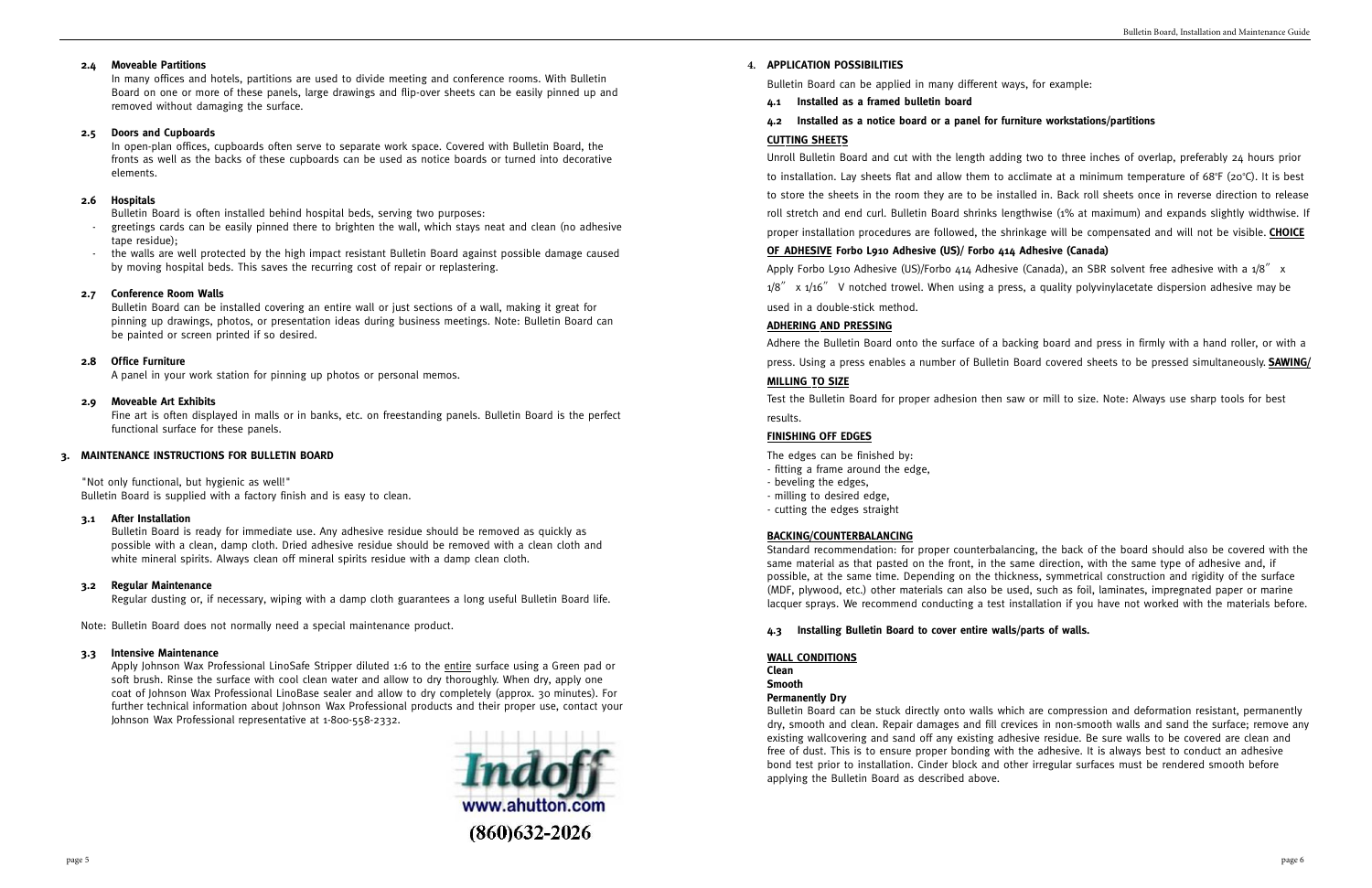#### **JOB CONDITIONS Lay Flat**

# **> 68<sup>O</sup> F**

### **24 Hours**

Cut sheets of Bulletin Board to required length, including 2 to 3 inches overlap, preferably 24 hours prior to installation. Lay sheets flat and allow them to acclimate with the permanent HVAC system set at a minimum of 68°F (20°C) for a minimum of 72 hours prior to, during and after the installation. If possible store sheets in the room they are to be installed. Back roll sheets once in reverse direction to release roll stretch. Bulletin Board shrinks lengthwise (1% at maximum) and expands slightly widthwise.

#### **CUTTING TO SIZE Remove Factory Edges Cut Straight Along Top Leave Bottom Edge with Length of Overlap Mark Perpendicular Starting Line**

It is important that you use the proper adhesive. For best results, use Forbo L910 Adhesive (US)/ Forbo 414 Adhesive (Canada). Apply adhesive to the wall with a putty knife and spread with a 1/16" square notched trowel in the area of the sheet being applied. If necessary, apply 10 to 12 inches of contact adhesive or acrylic dispersion to the upper part of the wall and to the back of the Bulletin Board, to prevent the sheet from sliding down along the fresh adhesive.

Cut a sheet from the roll of Bulletin Board allowing some length of overlap. Remove factory edge from both sides with a Forbo Seam and Strip Cutter. A straight edge, utility knife and hooked blade knife may also be used to trim the factory edge. Trim off a minimum of  $1/2$  inch. With utility knife, score material about  $1/3$  of the material thickness. Then with the hooked blade knife, cut along the score line, holding the knife at an angle, to slightly undercut the edge. Cut straight along the top edge or direct scribe. The bottom edge should be cut to size by direct scribing during installation. Draw a perpendicular pencil line on the wall for your starting point. For best results do not use sheets less than 39 inches wide.

# **CHOICE OF ADHESIVE**

### **Forbo L910 Adhesive (US)/ Forbo 414 Adhesive (Canada)**

#### **PRESSING INTO ADHESIVE**

# **Work From the Top First Widthwise, Then Lengthwise Remove Adhesive Residue Immediately**

Press the sheet of Bulletin Board into the fresh adhesive, starting with the top edge and the side along the perpendicular line. Work from the top downwards, first widthwise, then lengthwise. Roll firmly through the width then the length with a hand roller to insure proper transfer of adhesive and to remove all air bubbles. Remove adhesive residue immediately with a damp cloth. Mineral spirits may be used to remove dried adhesive. The first sheet should now be fully cut in, adhered and rolled.

NOTE: On non-porous walls it is best to let the adhesive flash off at least 50% before applying the Bulletin Board material. This will give better initial tack and allow the adhesive to cure properly.



### **SEAMING WITH SUBSEQUENT SHEETS**

**Do Not Reverse Material Direction 1/2 Inch Overlap Prepare for Subsequent Seam Underscribe the Seam Roll with Hand Roller Remove Adhesive Residue Immediately**

Cut the subsequent sheet to required length, including 2 to 3 inches overlap. NOTE: DO NOT REVERSE SHEET. Install all Linoleum Sheets in same direction. Overlap at seam should be a minimum of 1/2 inch. Using the Forbo Seam and Strip Cutter, trim the factory edge on opposite side to prepare for the next seam. Draw a pencil line on the wall where next seam line will fall. Spread the Forbo L910 Adhesive (US)/ Forbo 414 Adhesive (Canada) with proper notched trowel. Spread from the edge of the first sheet up to the pencil line at the seam edge of the second sheet. If necessary, apply 10 to 12 inches of contact adhesive or acrylic dispersion to the upper part of the wall and to the back of the Bulletin Board, to prevent the sheet from sliding down along the fresh adhesive. Immediately after material has been laid into wet adhesive, underscribe the seam. NOTE: Scribe should be set for a net fit, so that material will fall into place without force or pressure. This will compensate for the slight expansion that will occur. Next cut the material along the scribe line using a hooked blade knife and holding it at an angle so as to slightly under cut the material. Roll seam with hand roller. Remove adhesive residue immediately. Dried adhesive can be removed with mineral spirits. Repeat the same procedures for each sheet, completing one sheet at a time until the job is completed.

NOTE: When installing Bulletin Board to cover an entire wall, it is best to finish off walls with crown molding and base. Plus, in doing your take offs, order enough material so that you won't have any cross or butt seams.

NOTE: Another acceptable method for fitting the Bulletin Board in an entire wall installation is to pattern scribe the material. This would be recommended when the material has to be fit to the exact size without the use of

- 
- molding or base.

#### **FINISHING OFF JOINTS**

- **A: Gouge Out**
- **B: Short Scriber**
- **C: Narrow Groove**
- **D: T-Profile**
- **E: Trim Factory Edges**

#### Possibilities:

A:Install Bulletin Board sheets, with trimmed factory edges butted against each other, and gouge out grooves

B: Remove the factory edge from sheet one; stick sheet two onto the wall with a  $3/4$ " overlap over sheet one;

C: Remove the factory edges from Bulletin Board sheets and affix the sheets to the desired distance from each

- between the sheets with the grooving gouge.
- scribe sheet two lengthwise with the short scriber and cut with undercut.
- other, after having painted the visible part of the wall in a matching color.
- D:Finish the edges with T-profiles, obtainable from retail shops.
- Bulletin Board butted against each other.

E: Trim factory edges; then using a routing machine, bevel or shape the edge for the desired look. Then install

### **FINISH**

Finish off wall with strips and skirting.

# **INSIDE CORNERS**

For best results, pattern scribing the material will ensure a tight fit between the Bulletin Board sheets.

# **OUTSIDE CORNERS**

For the best finish look, an outside corner profile should be used. Corner guard profile should be used. This will ensure adequate protection and durability to the installation.

**4.4 Many other applications**